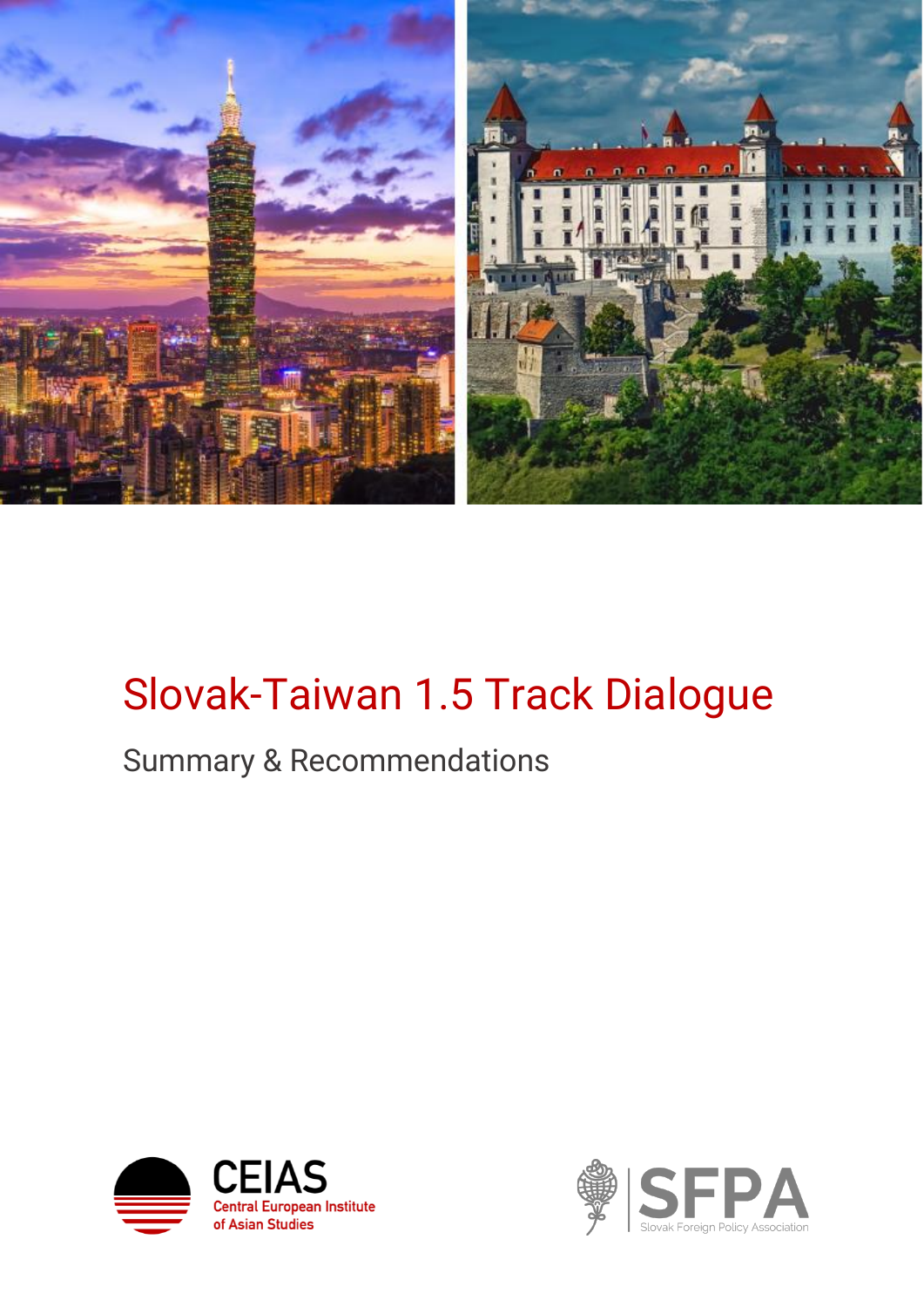# Slovak-Taiwan 1.5 Track Dialogue

Summary & Recommendations

In January 2021, the Central European Institute of Asian Studies (CEIAS) and Slovak Foreign Policy Association (SFPA) organized the historically first meeting of the Slovak-Taiwan 1.5 Track Dialogue, a meeting of policymakers and non-government experts to discuss current pressing issues and solutions to them, as well as possibilities of mutual cooperation on these topics.

The discussion focused on two topics – disruption and resilience of global supply chains and spread of disinformation and other hybrid threats.

The following text is a summary of the discussion as understood by CEIAS and SFPA. All information is presented here without attribution to any specific person, organization, or government agency.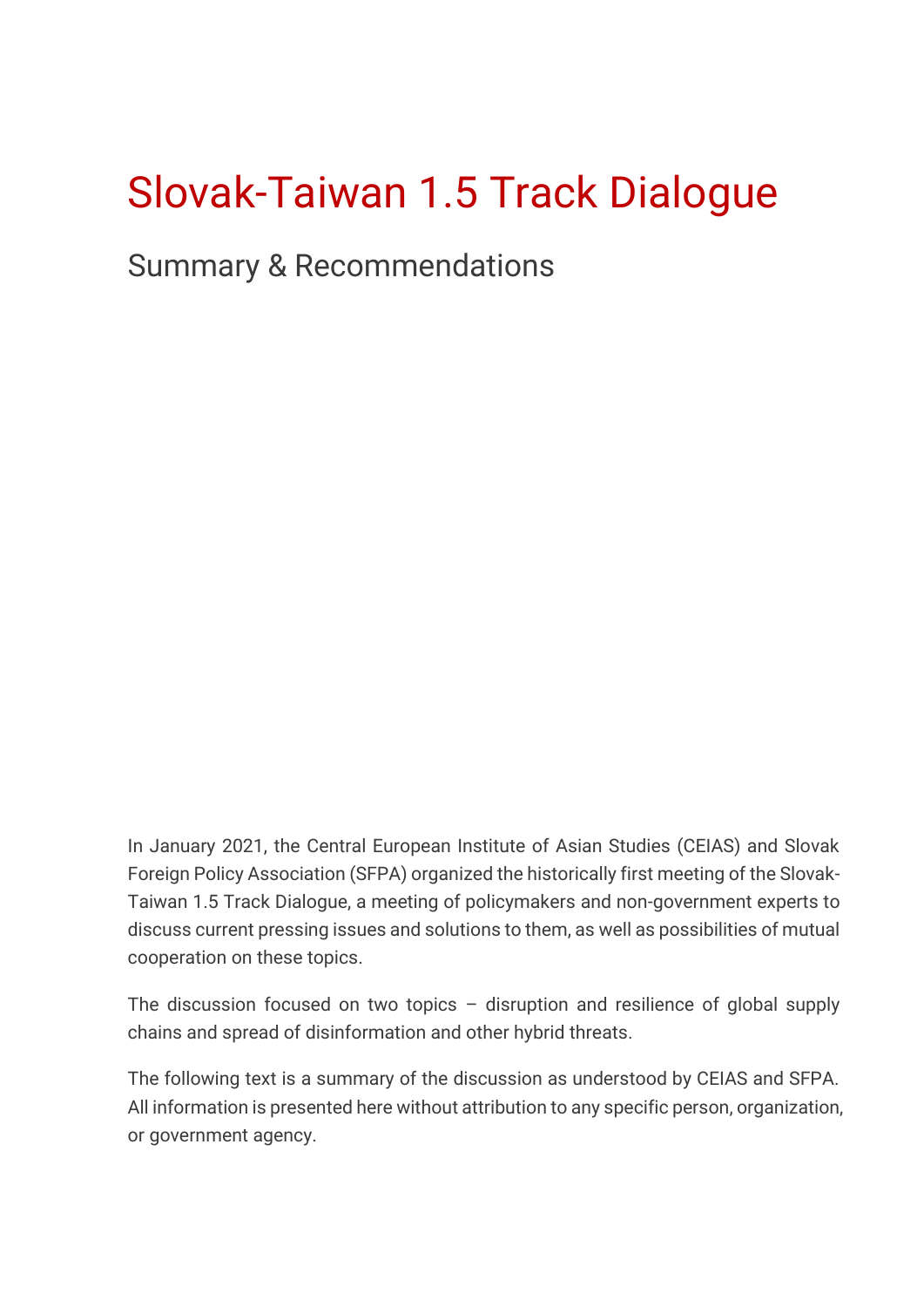## **Content**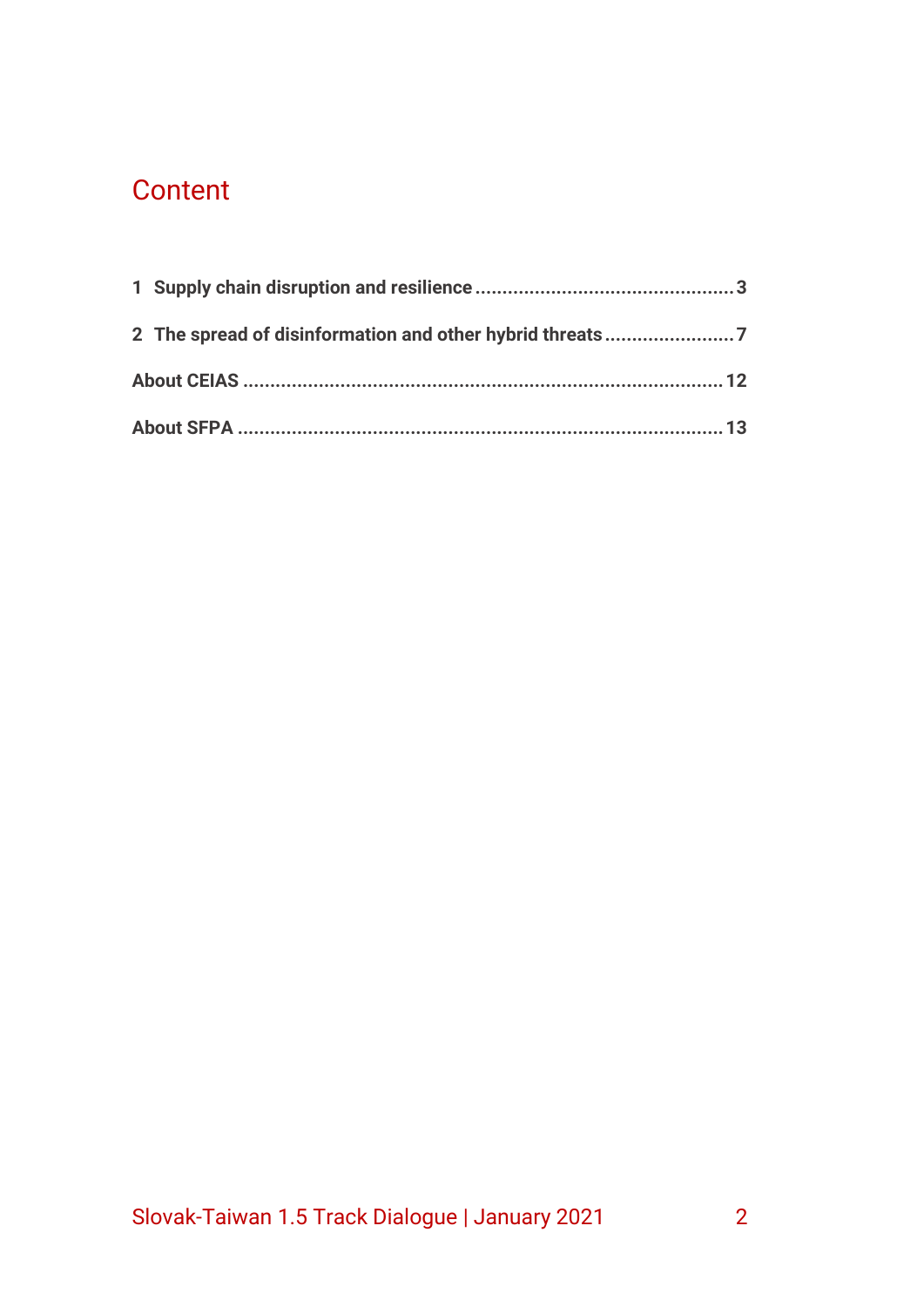## <span id="page-3-0"></span>1 Supply chain disruption and resilience

#### 1.1 Summary

Both Slovakia and Taiwan have economic systems based on a high degree of openness to international trade and foreign investment. However, the COVID-19 pandemic has shown that a high degree of openness to foreign trade combined with reliance on producers from a single source country can disrupt the flows of (essential) goods.

International cooperation is a key component of supply chain diversification especially amongst countries with export-oriented economies such as Slovakia and Taiwan. The representatives from Slovakia pointed out that the existing economic cooperation between Taiwan and Slovakia has been growing stronger ever since the establishment of the representative offices.

Of particular significance is Taiwan's investment in Slovakia, which is estimated to be worth between 300 million to 400 million EUR, having created around 4000 jobs. It was also mentioned that Slovakia now has its first significant investor in Taiwan, yet when it comes to bilateral trade it still reports a trade deficit with Taiwan. The discussion addressed this area and explored new opportunities to diversify the supply chains and thus improve their resilience.

Taiwanese participants shared Taiwan's experience in restructuring its supply chains, which was initiated by the US-China trade war and accelerated by the pandemic.

In addition to the early establishment of the national team for the production of face masks, the Taiwanese government started investing in advanced manufacturing facilities. These facilities, along with Taiwan's strong pandemic prevention mechanisms, the pandemic's lesser impact on industrial operations in Taiwan, and rising domestic demand for ICT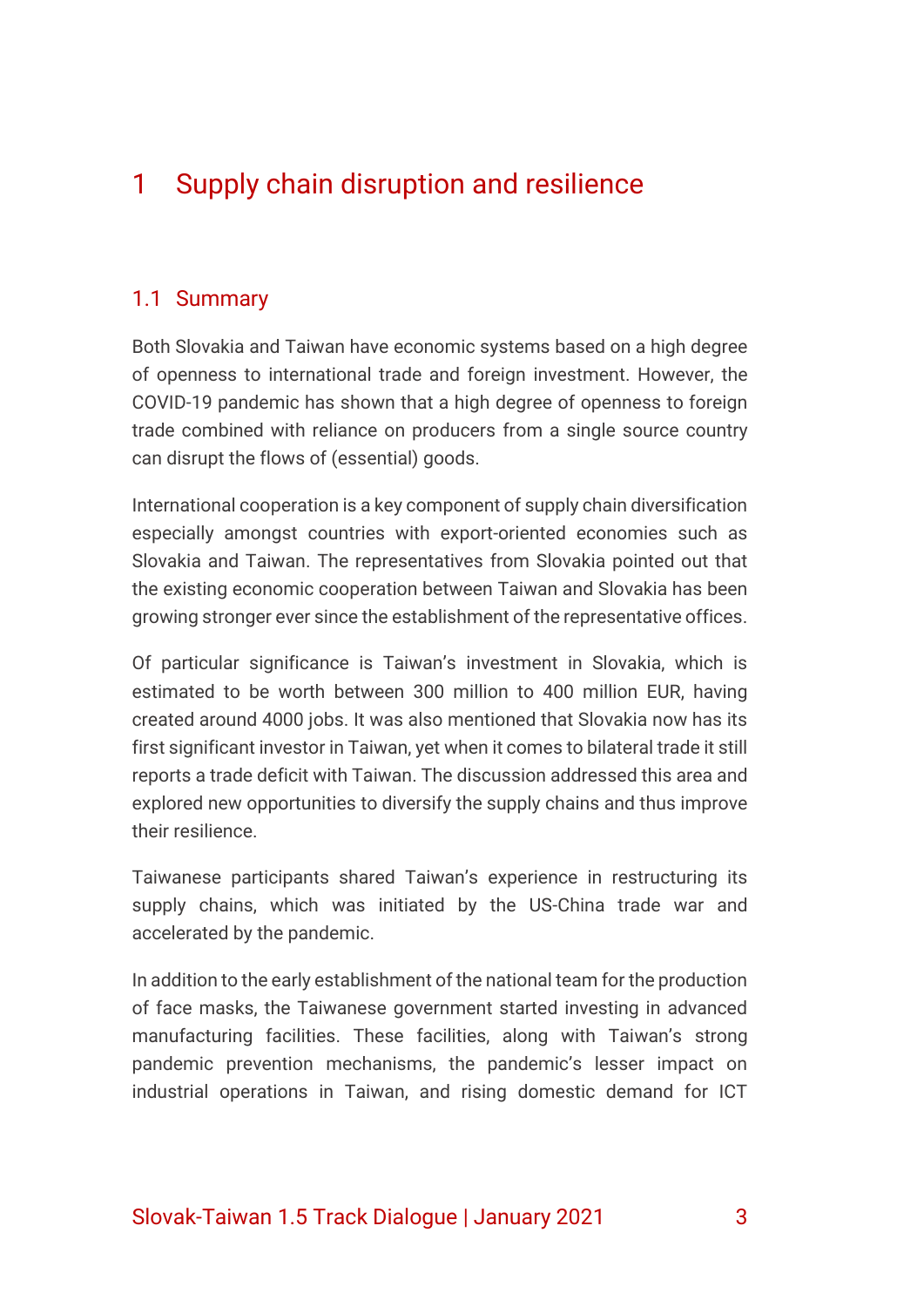products driven by an increase in remote working, attracted overseas Taiwanese companies to relocate to Taiwan.

Prioritizing server and network companies, then smart transportation and automation equipment companies, and finally SMEs and traditional industries, the government helped companies to adjust their capital deployment strategies. It also promoted production sites outside China, namely in Southeast Asia, which is one of the primary objectives of the New Southbound Policy.

The participants from both sides reconfirmed their interest in promoting bilateral relations and diversify their supply chains by enhancing cooperation in areas of potential, such as the ICT sector, AI, the Internet of Things, and semiconductors.

Panelists also argued in favor of promoting further exchanges in academia and R&D as well as between Slovak and Taiwanese biotech and biochemistry companies. Both sides stressed the need to foster economic cooperation and ensure activities of the already existing partnerships. Finally, they concluded by reiterating the support for the 1.5 track dialogue and future events.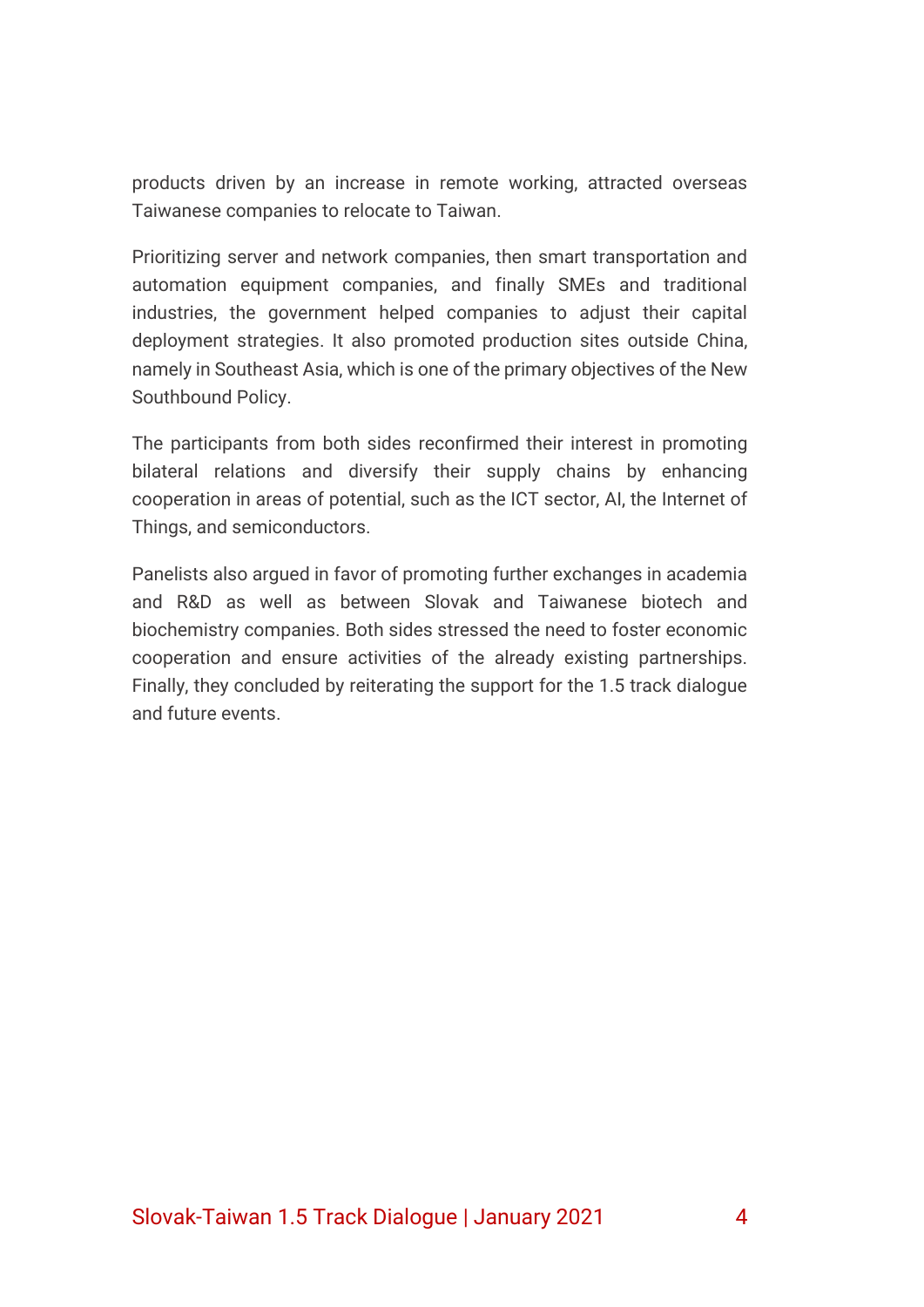#### 1.2 Recommendations

- The COVID-19 pandemic, which forced many companies to choose between the efficiency and resilience of their supply chains, highlighted the risks of having a handful of suppliers from the same region and created opportunities for high-tech cooperation between Taiwan and Slovakia. Taiwanese high-tech companies have a strong presence in Slovakia, as seen in the case of Foxconn and Delta Electronics, but further cooperation between these and local companies should be promoted.
- Contrary to the increasing investment opportunities on both sides, there is a massive imbalance in bilateral trade in favor of Taiwan. Therefore, the need to create better opportunities for Slovak exports to Taiwan was emphasized. A great potential could be seen in exports of Slovak agricultural and wood products.
- **.** With Taiwan currently seeking to upgrade its cooperation with Slovakia from manufacturing to digital industries, the potential for cooperation is seen predominantly between Slovakia's automotive and Taiwan's ICT industry. In particular, Slovakia and Taiwan could adopt a model of cooperation in the area of machine tool technology, where Taiwan would help to introduce AI to increase productivity and flexibility of production.
- **EXECT** Slovakia's central European location is seen as an advantage for Taiwan, as it could promote Taiwan's integration within the EU supply chains. With the overreliance on suppliers from one country being scrutinized, Taiwan is seen as a reliable partner in the areas of AI, the Internet of Things, and semiconductors. It was suggested that the Taiwanese government is expressing an increased interest in working with their Slovak counterparts to create strong industrial ties between Taiwan and Europe.
- **•** Whilst China is employing a combined strategy of disseminating disinformation and showcasing its strong economic base to counter the effectiveness of the liberal democratic model in handling a global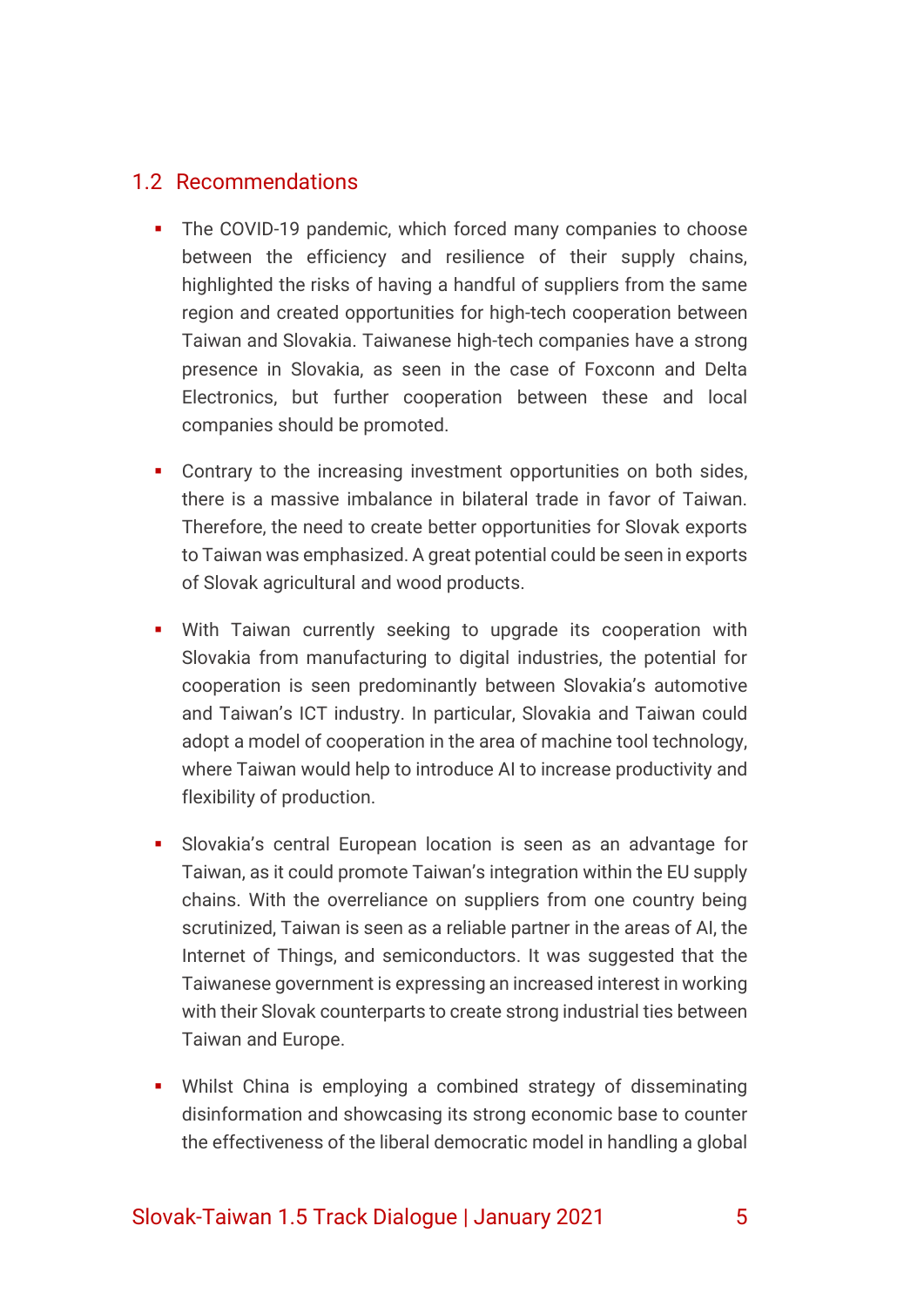pandemic, partnership with Taiwan is based on the same values and principles promoted by the EU. The panelists, therefore, argued that the restructuring of supply chains requires a united approach amongst like-minded democratic partners, which includes Taiwan.

- Taiwan is already working with contractors from the EU on the island's offshore wind power farms, with the collaboration mode being joint ventures and/or technical cooperation. Noteworthy examples are the cases of Taiwan-Dutch and Taiwan-Czech cooperation, the former being in the area of information security and the latter in smart cities, start-ups, and smart machinery. Other areas of Taiwan-EU cooperation include biotechnology, 5G, and electric vehicles, with Taiwanese companies being suppliers of car electronics and batteries for Tesla as well as major car manufacturers in Europe. In terms of future prospects, it was argued that the focus should be on industries that complement each other, namely ICT, biotech and medical technology, renewable energy, and the aerospace industry.
- With regards to the role of governments in advancing economic cooperation between the two countries, the promotion of economic diplomacy was argued to be a primary objective of Slovakia's Ministry of Foreign Affairs. The role of the Slovak Investment and trade development agency SARIO in promoting further investment amongst Taiwanese companies located in Slovakia was also emphasized.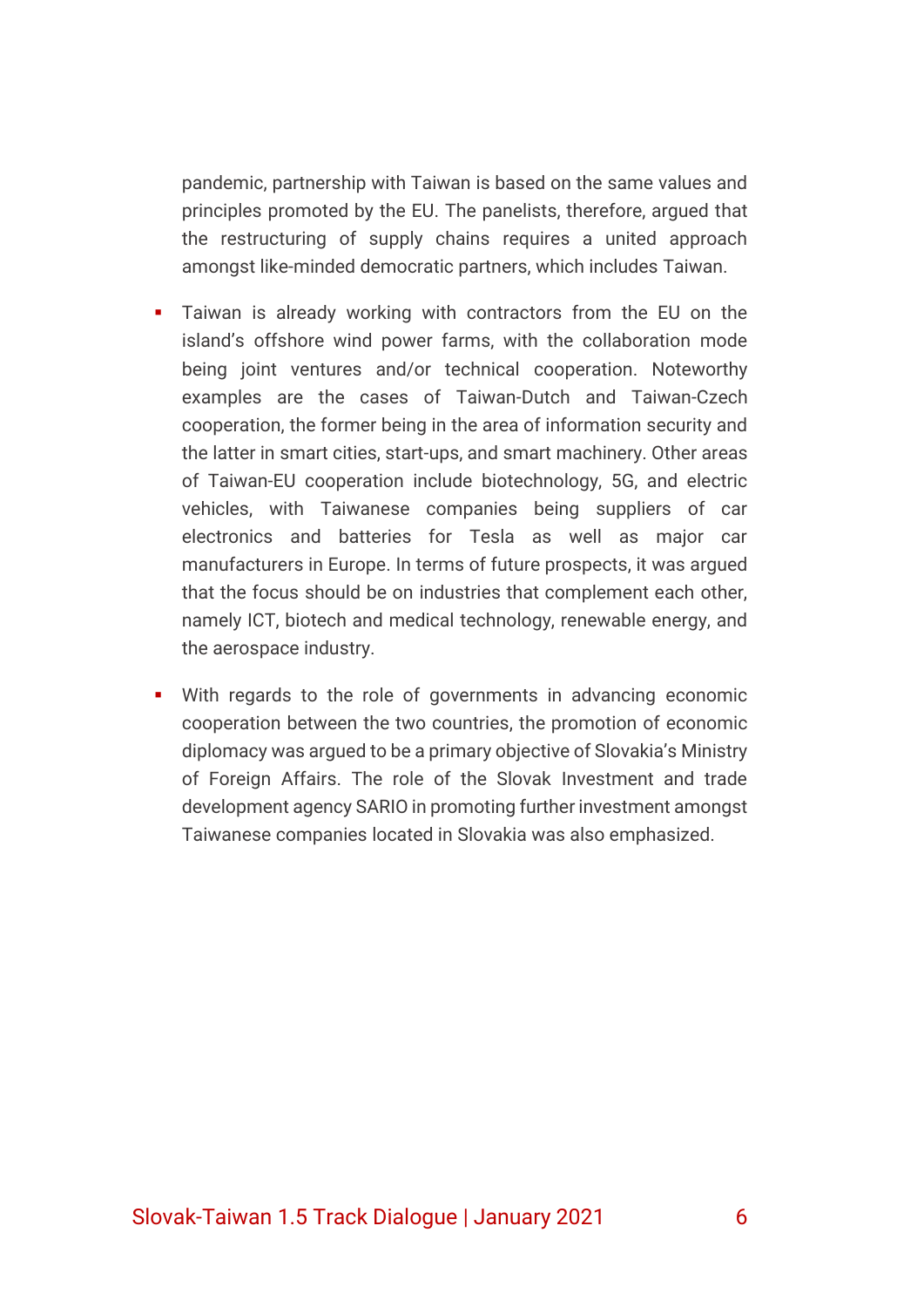### <span id="page-7-0"></span>2 The spread of disinformation and other hybrid threats

#### 2.1 Summary

During the historically first meeting of the Slovak-Taiwan Track Dialogue, experts and policymakers from Taiwan and Slovakia exchanged ideas and lessons on how to fight Chinese and Russian disinformation.

Both sides agreed that the COVID-19 pandemic has contributed to an alarming scale of hoaxes, conspiracies, and targeted disinformation campaigns which as a result contributed towards polarization of societies and growing mistrust towards institutions and the democratic system as such. At the same time, it has also contributed to the growing assertiveness of non-democratic regimes and their attempts to influence the population of democratic countries.

Based on this, it was pointed out that although Slovakia and Taiwan are geographically far away from each other they share similar experiences and approaches on how to deal with this phenomenon.

As both sides face growing disinformation activities carried out by state and non-state actors, the discussion focused on outlining the governmental policies of both countries, their strong points, and vulnerabilities. In the case of both Slovakia and Taiwan, the role of civil society was emphasized as it plays an important role in combating disinformation.

In Slovakia, the attention of the media and the government was originally directed to the phenomenon of disinformation by civil society in a so-called 'bottom up' process. In Taiwan, civil society cooperates with the government and is directly engaged in debunking false information.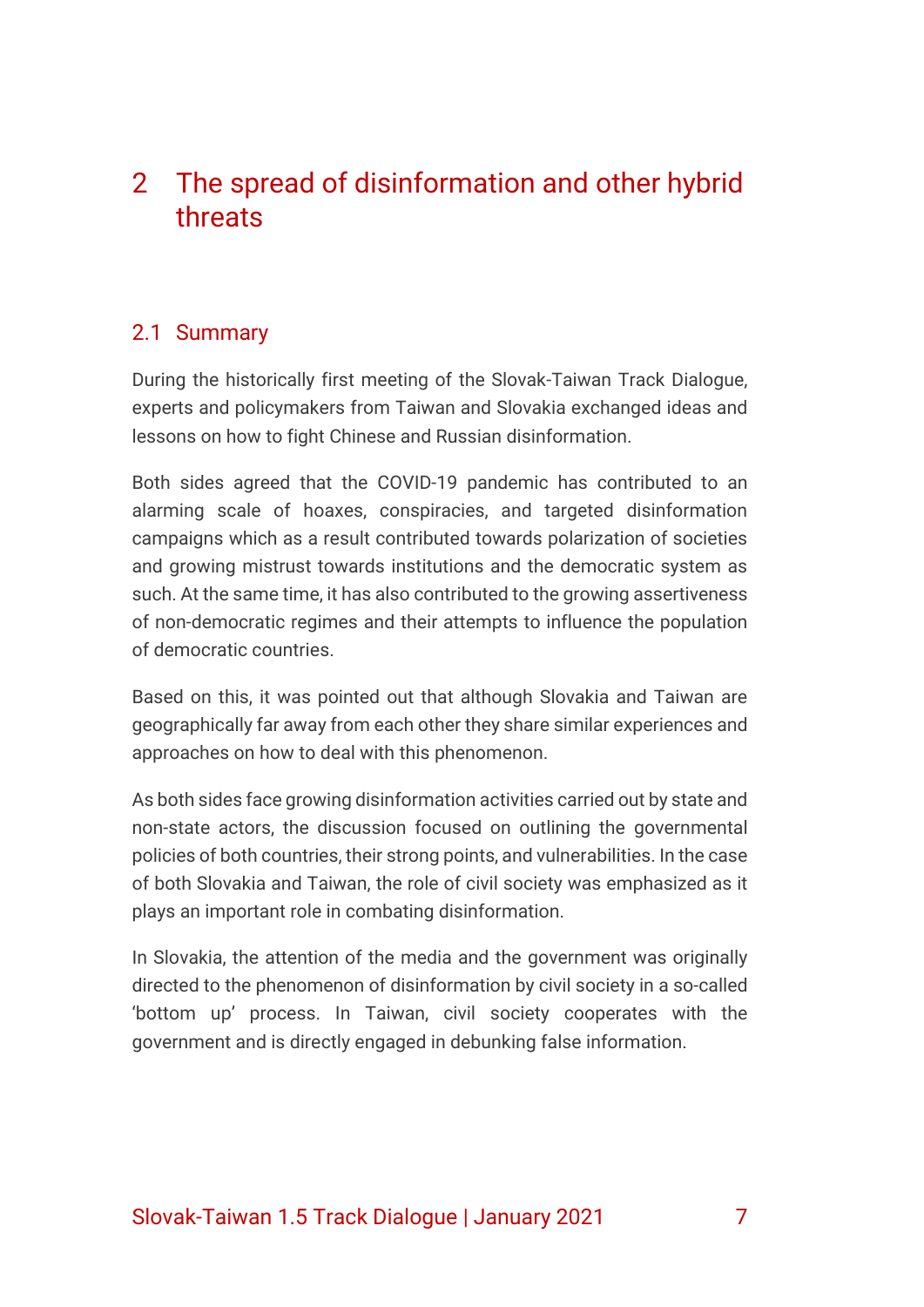As noted during the discussion, the disinformation narrative in Europe and Slovakia is focused mostly on undermining the EU and NATO unity. Both Slovakia and Taiwan face disinformation related to anti-U.S. discourse as well as conspiracy theories connected to the COVID-19 pandemic. The main disinformation threats in Slovakia and the European context, to which Slovakia belongs, were identified with sources coming mainly from Russia, Iran, and China. It is the latter one that represents a constant threat for Taiwan with or without the COVID-19 pandemic.

It was agreed that Taiwan and Slovakia should share best practices and lessons learned to find the most effective way to deal with the issue of disinformation.

Slovakia is in the process of learning and will need Taiwan's institutional and legal perspective as well as know-how on cooperation with the third sector.

On the other hand, Chinese disinformation threats have helped Taiwan gain global attention and highlight its shared democratic values with like-minded countries. Because these are themselves concerned about Chinese disinformation, they are looking to Taiwan for the expertise in addressing it.

Having little space to maneuver internationally, Taiwan is eager to work with other countries to jointly address the foreign propaganda and disinformation issue. Both sides stressed the need to foster bilateral cooperation and ensure further exchange activities related to the issue of disinformation.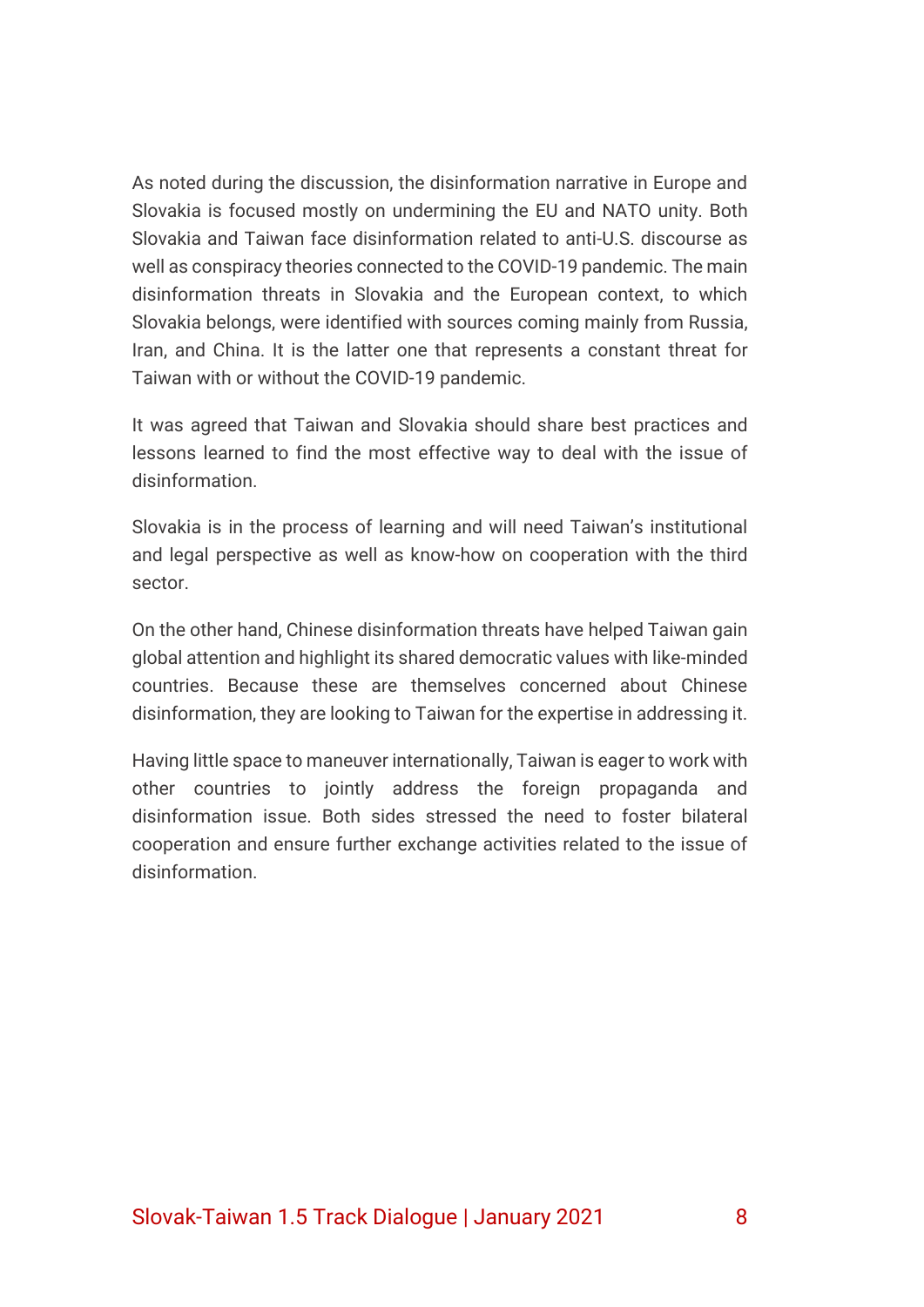#### 2.2 Recommendations

- Bearing in mind the common perception of disinformation threats, both parties should strengthen their cooperation in the field of security and develop information and experience exchange mechanisms for early detection and countering China's disinformation activities. The creation of a bilateral cooperation platform for monitoring and analyzing hybrid threats could strengthen the resilience of Slovak and Taiwanese societies and become a useful instrument for coordination of governmental and non-governmental experts, researchers, and media.
- **EXECT** Slovakia and Taiwan are both challenged by the COVID-19 pandemic, which has contributed towards polarization of societies and growing mistrust towards institutions and the democratic system as such. There is a need in looking for coordination of efforts and activities in dealing with disinformation related to the pandemic. Having little space to maneuver internationally, Taiwan needs Slovakia's support at the EU level as regards participation on international expert forums and platforms.
- The experts evaluated Slovakia's current government's efforts in the process of updating its security strategy that sees the fight against hybrid threats and disinformation as one of the priorities. It was argued, that the biggest challenge for Slovakia lies in improving crosssector governmental cooperation. Slovakia's efforts should be focused on strengthening the capacity and expertise across all the government institutions when it comes to detection and effective response to disinformation.
- **E** As a member of the EU, Slovakia should focus its efforts on strengthening the EU policies and tools promoting the shift in security mindsets of the policymakers and stakeholders. In this context, very relevant are the European Democratic Action plan and updated Digital Services Act that deals with the regulation of social media platforms and encourages adopting new measures and more efficient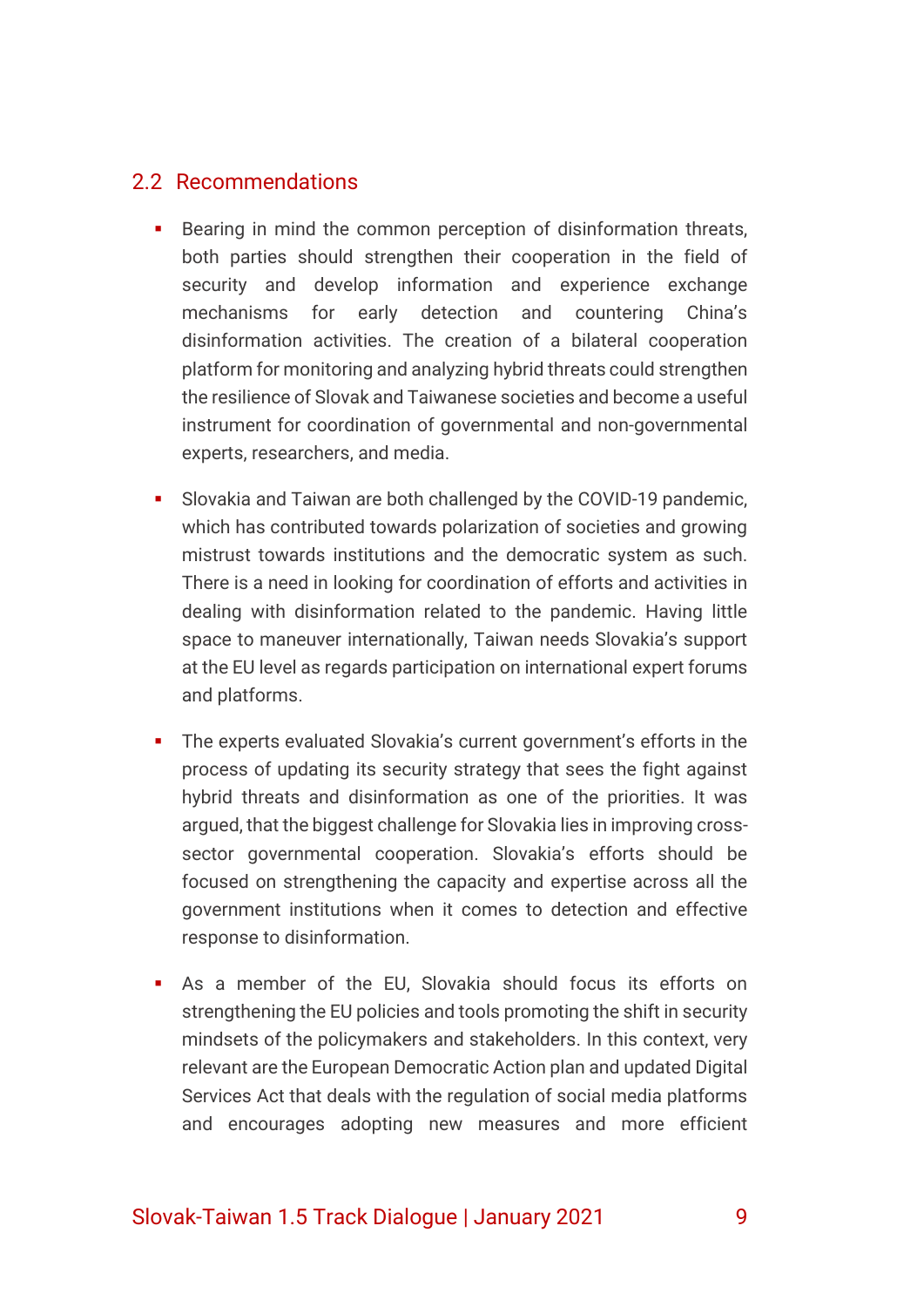interactions between online platforms and governments. Great potential for Slovakia lies in the opportunity to cooperate with Taiwan. In particular, Slovakia should learn from its balanced and conscious approach on how to use technologies and communication, and how to improve the resilience of its communities and the state.

- It is assumed that due to Slovakia's small market, direct cooperation on disinformation with social media platforms has not been fruitful so far. Slovakia should therefore push through the EU to voice its concerns and to be heard.
- **.** The discussion also highlighted the need to address the societal inability to identify conspiration narratives in Slovakia. The government should therefore focus its agenda on strengthening society's critical thinking, media literacy, cyber literacy, and digital literacy – in other words, the society should learn how to exercise the so-called digital democratic citizenship. To do so multidimensional and cross-discipline discussions involving other experts, such as anthropologists, behavioral scientists, and psychologists are necessary.
- While Slovakia has to work yet on a strategy to improve the media literacy of its population, Taiwan has incorporated media literacy in the elementary and secondary curriculum. In addition to that, the Media Literacy Promotion Committee was established under the Ministry of Education of the Republic of China (Taiwan) to target different age groups: students, teachers, civilians, and government personnel. Similar educational programs were suggested during the discussions as a possible area of cooperation between Taiwan and Slovakia.
- **•** In countering disinformation, Taiwan shows to be a good example of combining a government approach with a societal approach. In addition to the facilitation of detection, verification, and identification of disinformation, Taiwanese civil society actors are great helpers in identifying and exposing malicious content sources from China.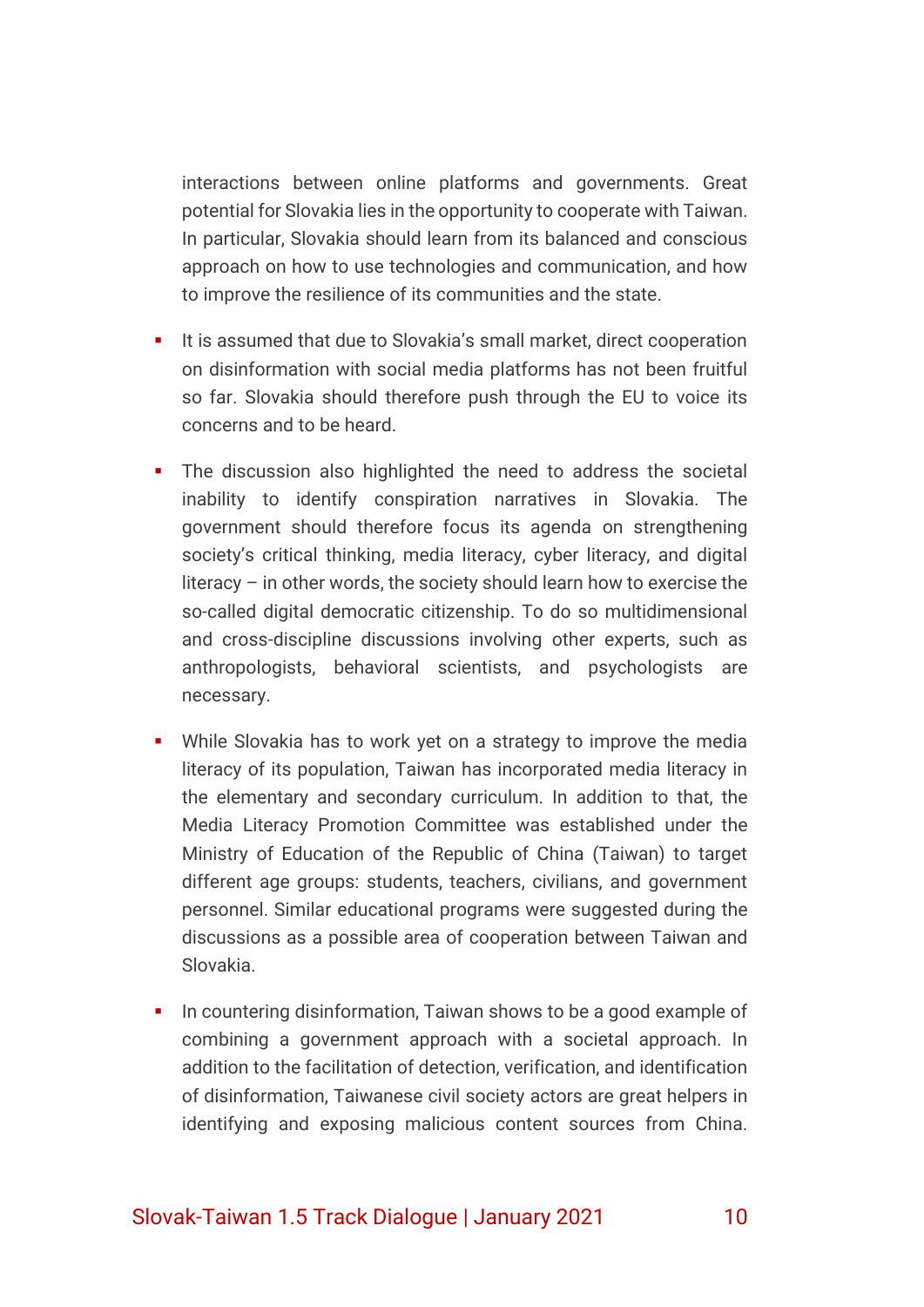Slovakia should draw from Taiwan's approach by bringing together relevant government agencies, NGOs, civil society, and other actors to brainstorm ways to combat disinformation and exchange best practices.

■ To reduce the influence of disinformation on the political agenda and decision-making of Slovakia, the country should address the direct involvement of certain politicians in nurturing and participating in spreading false news in order to gain political support and influence. Slovakia should consider ways to seek cooperation from a legal perspective with Taiwan, where the government's efforts are focused on creating and enforcing laws to punish disinformation actors.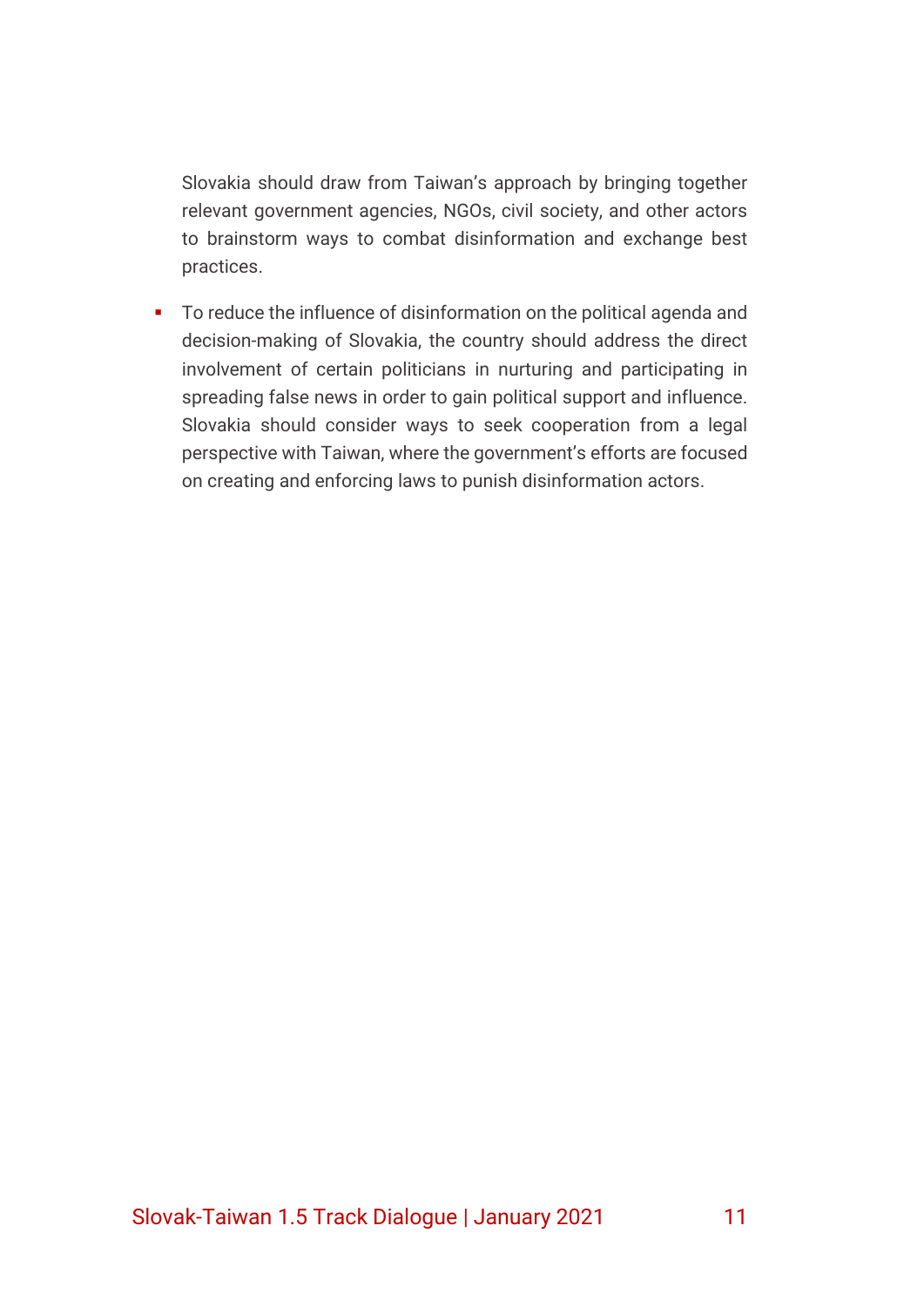## <span id="page-12-0"></span>About CEIAS

The Central European Institute of Asian Studies (CEIAS) is an independent think tank based in Bratislava (Slovakia), and with branches in Olomouc (Czech Republic), and Vienna (Austria).

The main goal of CEIAS is to spread knowledge about Asia among scholars and experts in Central Europe and beyond, while also informing the public about Central European activities in Asia.

To this end, CEIAS conducts and publishes its research, organizes public seminars and conferences, supports education on Asian topics, and communicates with the local, regional, and international media.

CEIAS activities focus mainly on international relations and security studies in East, Southeast, South, and Central Asia. CEIAS cooperates with a number of experts and similar organizations in the region and beyond.

### Connect with us online:



[office@ceias.eu](mailto:office@ceias.eu)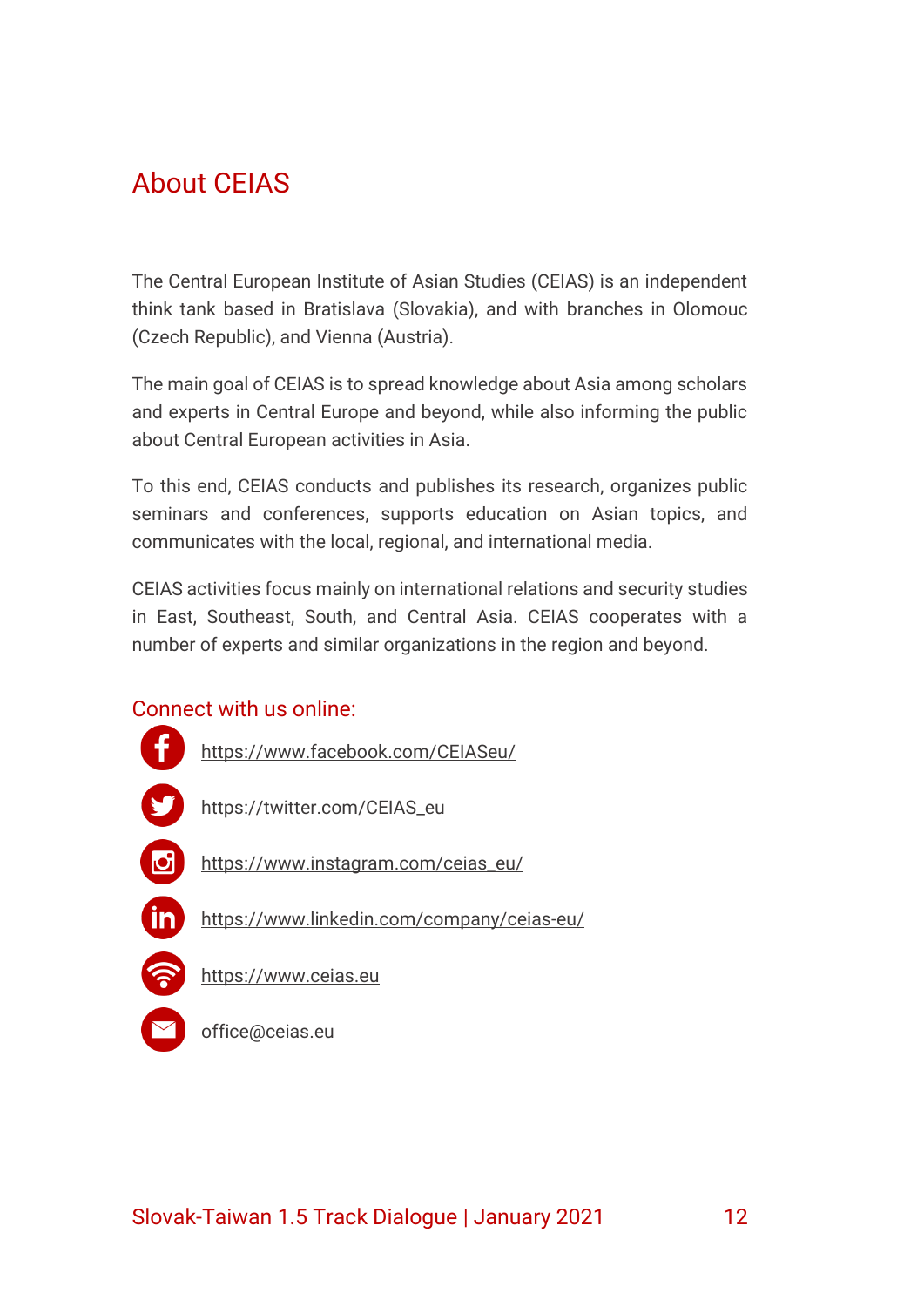## <span id="page-13-0"></span>About SFPA

Slovak Foreign Policy Association (SFPA) is Bratislava-based foreign policy think-tank founded in 1993. Through its programs of research, seminars, workshops and publications, the SFPA spreads objective information about international relations from primary sources. In its activities SFPA:

- conducts an independent expert analyses on crucial issues of international relations and foreign policy of the Slovakia.
- **•** publishes publications to increase awareness in the field of international relations and foreign policy of Slovakia and as a source of qualified information for both, the expert and general public;
- organizes expert events and participates in international scientific cooperation in the field of international relations and security;
- contributes to the fostering of the expert discourse on international relations and foreign policy of the Slovakia;
- creates a favorable environment for the growth of the new generation of the Slovak experts in the field of international relations;
- **EXECT** stimulates the interest of wider Slovak public in the global events as well as a deeper understanding of the significance of foreign policy and its link to the domestic policy.

#### Connect with us online: